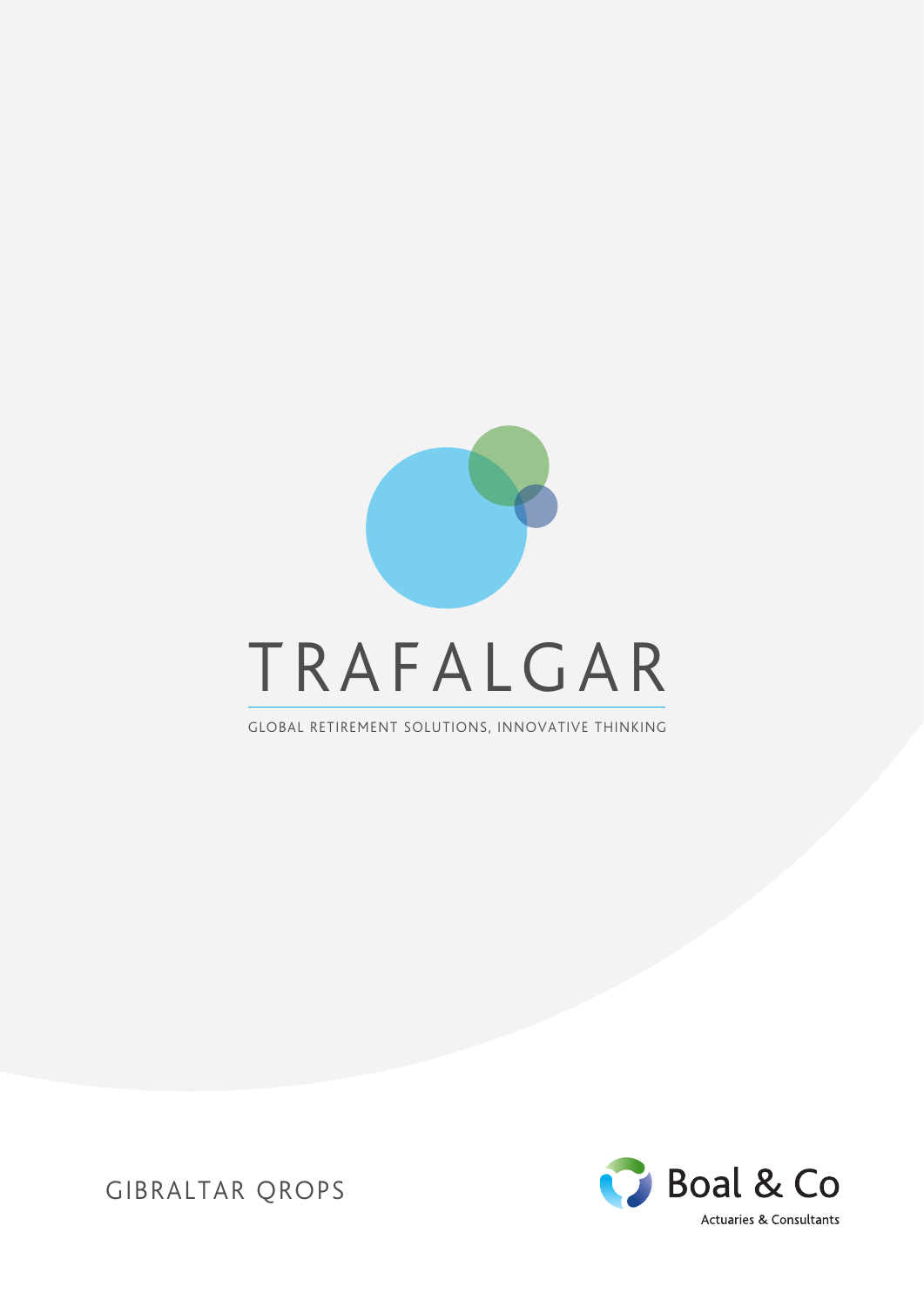# TRAFALGAR

Whatever our age, and wherever in the world our lives have taken us, we all want to make the most of what we have. It's right to look at our options, to make the most of the assets that we have and to maximise the opportunities we are given.

For many of us, our pension will be one of our largest financial assets. For some people, particularly those with Defined Benefit schemes, their pension may be worth even more than their house.

If you have built up a UK pension fund and are no longer UK resident, you may not realise that your pension is still subject to UK tax. You might have moved abroad to escape the UK, but if your pension has not, it is still subject to constantly changing restrictive UK taxation rules, which may lead to you paying a lot more in tax than is necessary.

There is an alternative. Imagine an overseas pension scheme that can provide:

- more tax-efficiency, both during your life and on your death
- more investment choice, before and after retirement
- the option to change the currency of your pension fund and your retirement pension, to match your local currency
- a scheme especially designed for UK pension transfers that fully recognises and satisfies the relevant UK rules, but maximises the opportunities you have as a UK non-resident for your spouse, children or nominated beneficiaries to receive your pension fund when you die.

#### TRAFALGAR - IS THIS THE SOLUTION YOU HAVE BEEN LOOKING FOR?

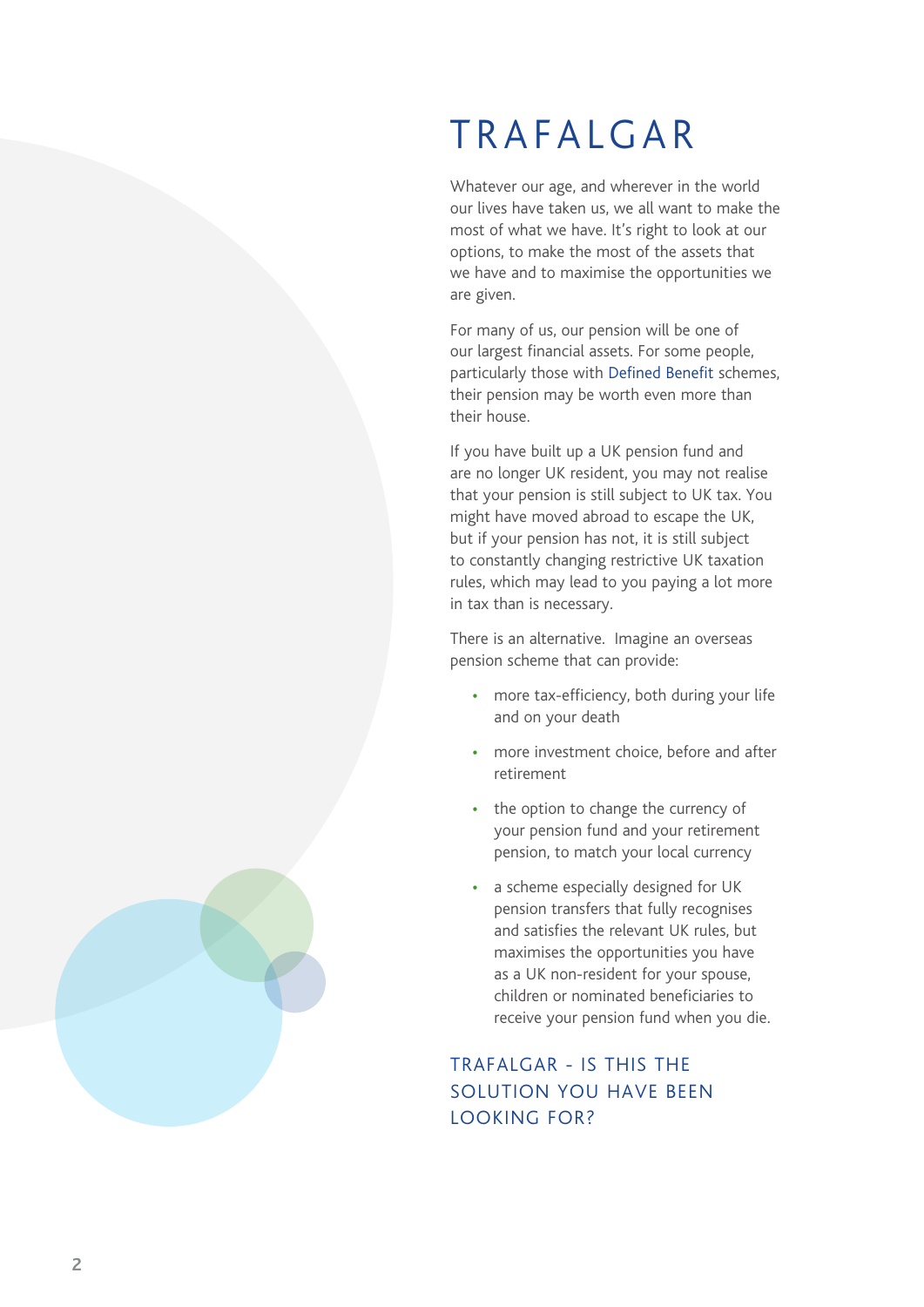#### WHAT IS TRAFALGAR?

#### THE TRAFALGAR PENSION SCHEME ("TRAFALGAR") IS A PENSION SCHEME ESTABLISHED UNDER TRUST AND TAX APPROVED IN GIBRALTAR.

Trafalgar is listed with the UK tax authority HM Revenue & Customs ("HMRC") as a Qualifying Recognised Overseas Pension Scheme ("QROPS"). This means that pension transfers made from UK pension schemes to Trafalgar are termed Recognised Transfers and so are permitted transfers under UK pension legislation introduced by the Finance Act 2004. Provided the transfer value of your UK pension is less than the UK Lifetime Allowance (currently £1 million), there is no UK tax payable when you transfer your pension into Trafalgar.

#### WHY TRAFALGAR?

#### TRAFALGAR IS BUILT UPON STRONG FOUNDATIONS:

**Location** - History may tell us that Gibraltar proved its value as an important naval port in the Battle of Trafalgar (1805), when the British Navy proved its supremacy by routing the combined fleets of France and Spain off nearby Cape Trafalgar. Today, more than 200 years later, Gibraltar still stands firm as a British Overseas Territory, and it now also provides a welcome overseas, but distinctly British, port for transferring UK pensions.

**Flexibility** – Trafalgar is designed to fully satisfy the rules applicable to QROPS. Whilst fully observing all HMRC requirements, Trafalgar aims to optimise the position for members. The result is a scheme which delivers more benefits, and less tax.

**Innovation** – Boal & Co is an established leader in the QROPS business. Our awards testify to our tireless drive for progression. We respect and welcome the innovation of the Gibraltar authorities in creating a special taxation regime for QROPS business, ensuring that it meets all of HMRC's requirements and fully complies with them.

**Expertise** – At Boal & Co, we have over 20 years' experience of international pension transfers. We are advisers to pension schemes for more than 20 "FT Global 500" companies and other world-leading corporations, and are responsible for more than \$10 billion of pension fund assets. Industry accolades include winning "Best International Specialist Pension Provider" at Professional Adviser's 2012 awards and, most recently, "Best International Pension" at Professional Adviser's 2015 Awards.

Boal & Co (Gibraltar) Ltd is the Trustee and administrator of the Trafalgar Pension Scheme.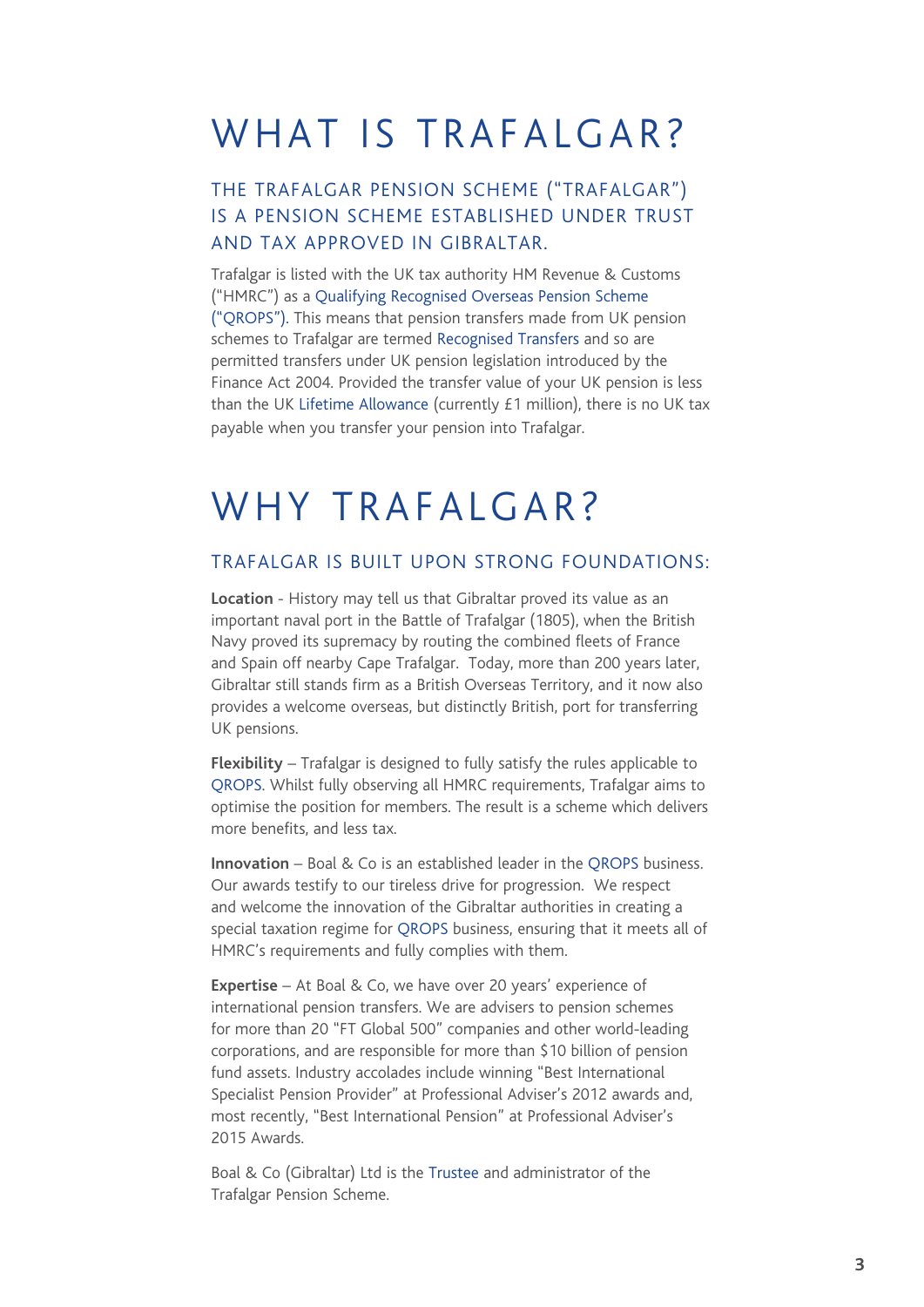### WHAT IS A QROPS?

Qualifying Recognised Overseas Pension Schemes are special overseas pension schemes which satisfy rules and regulations laid down by UK legislation. The Finance Act 2004 made it possible, from April 2006, for UK pensions to be transferred to any overseas pension scheme which has notified HMRC of its status as a QROPS.

Before 2006, it was only possible for a person to transfer his or her UK pension to an overseas pension scheme located in the person's new country of residence. Modernisation and simplification of UK pensions legislation removed this restriction. This not only enables an individual to freely transfer a UK pension overseas, it also gives choice over where it can be transferred to. Trafalgar has been designed to optimise this choice.

The Trustees have notified HMRC that Trafalgar is a QROPS, and HMRC have given the scheme the reference number 504757.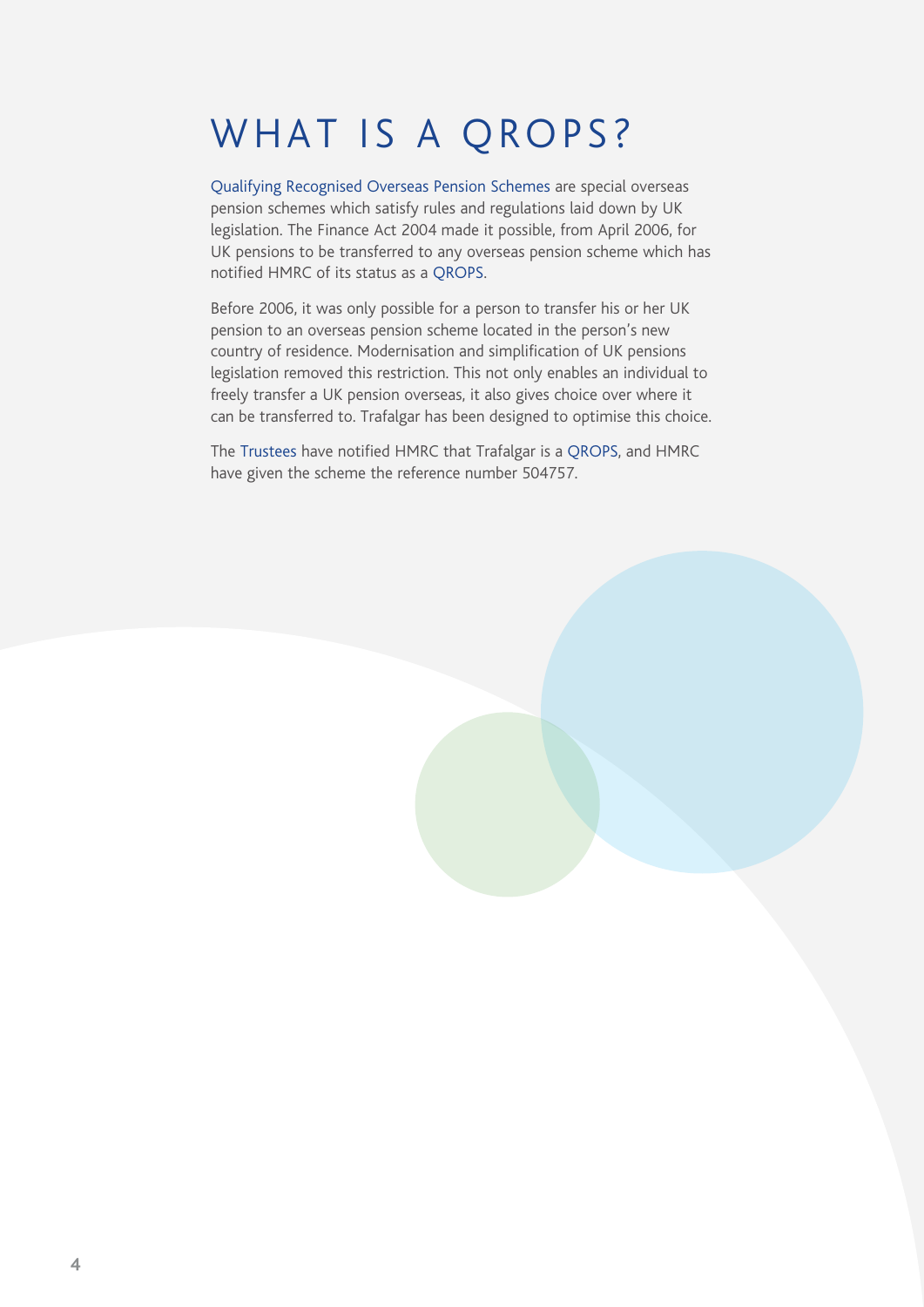# WHAT ARE THE KEY BENEFITS OF TRAFALGAR?

If you have a UK pension scheme or a UK personal pension, there are a number of benefits from transferring your UK pension to Trafalgar, particularly if you have been, or will be, UK non-resident for at least 5 complete tax years (we will refer to this as not "UK resident/recently resident"):

#### 1. TAILORED PENSION PAYMENTS

- a range of payment levels are calculated by our actuaries and personalised to your situation
- consideration of how your Trafalgar fund is invested and your individual life expectancy
- payable to you by annual, half-yearly or quarterly Drawdown

#### 2. INHERITANCE PLANNING

- a lump sum payment on death from a UK pension scheme will be subject to a tax charge based on your beneficiary's marginal tax rate
- Trafalgar can be used to provide a pension for a spouse or dependant
- Trafalgar can pay out as a lump sum and no Gibraltar tax is due or payable on this distribution on death

#### 3. ELIMINATE LIFETIME ALLOWANCE TAX CHARGE

- UK pension Lifetime Allowance limits are steadily reducing
- a transfer to a QROPS is a one-off Benefit Crystallisation Event
- if your fund grows in a QROPS beyond the Lifetime Allowance, no Lifetime Allowance excess tax charge is due

#### 4. INCREASED RETIREMENT LUMP SUM

- majority of UK pension schemes are only permitted to pay 25% of the pension fund (or 25% of the Lifetime Allowance, if lower)
- Trafalgar enables you to take a lump sum of up to 30% of fund value

#### 5. PENSIONS PAID FREE OF UK TAX

- UK pensions are usually subject to UK tax at source
- UK tax is not applied to Trafalgar pension payments, they are only subject to 2.5% Gibraltar Tax at source
- your residency at the time of payment will determine if further tax is applicable

#### 6. INVESTMENT CHOICE

- a wide range of collective investment funds are available, held either directly or through investment wrappers
- ability to appoint an investment manager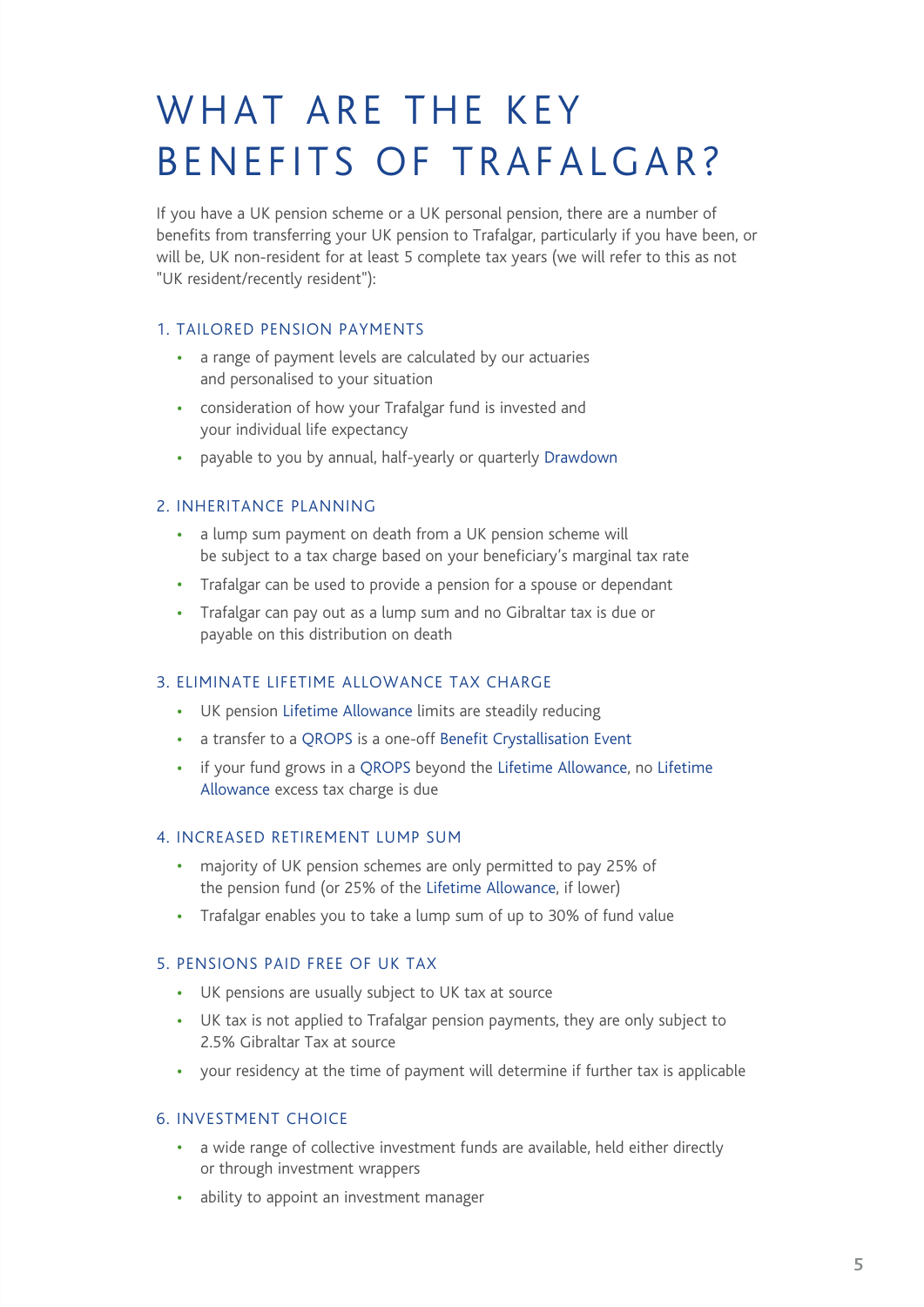## WHAT PENSIONS CAN BE TRANSFERRED INTO TRAFALGAR?

Transfers into Trafalgar can be made from most forms of UK tax approved pension schemes, including:

- occupational pension schemes, both Defined Contribution and Defined Benefit
- SIPPs and other personal pension schemes
- additional voluntary contribution (AVC) schemes
- section 226 retirement annuity policies.

Transfers from a Defined Benefit pension scheme can be made but not if the pension has already commenced from that scheme, or if the scheme in question has entered the Pension Protection Fund. Please note that it is not possible to transfer State pensions such as the Basic State Pension or the State Second Pension (formerly SERPS).

Just because it is possible to transfer a UK pension does not necessarily mean that it is advisable to do so. Independent financial advice should be taken by any individual in connection with any pension transfer, and particular consideration should be given when contemplating the transfer of pensions from either a Defined Benefit scheme or from a pension policy with guaranteed annuity options, when a pension transfer might be inadvisable. Transfer values can vary widely from one Defined Benefit scheme to another, and UK legislation now requires that any transfer from a UK Defined Benefit scheme be formally advised by a UK FCA regulated individual, in addition to any local advice you have received in your country of residence. Please ask your financial adviser for advice.

Boal & Co, as a firm of Actuaries and Consultants, are also able to provide an actuarial calculation for your Defined Benefit transfer value which uses pension Drawdown as the income in retirement, and which may be more suited to your needs. Please ask your financial adviser if you would like us to prepare this for you.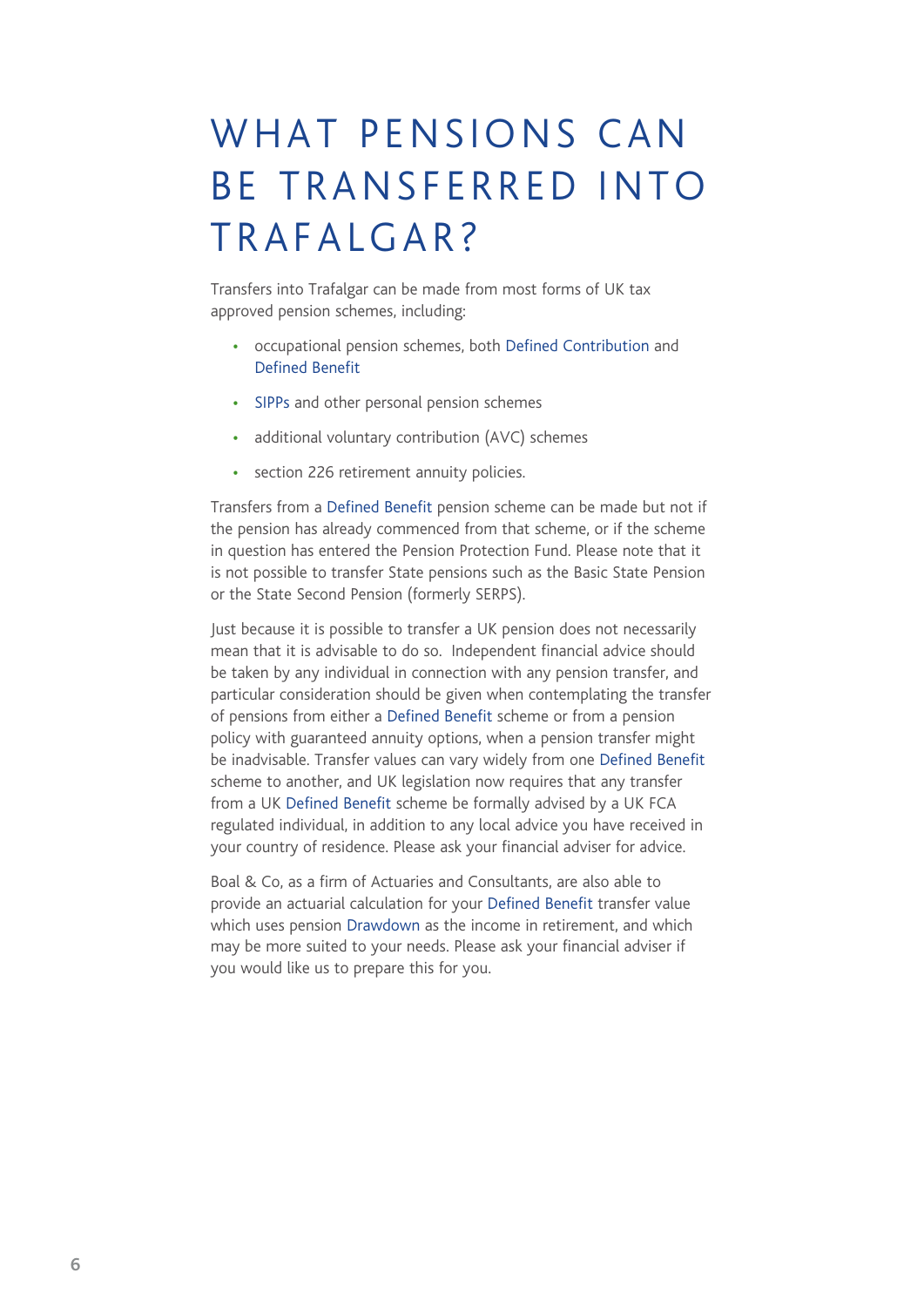## HOW IS MY TRAFALGAR FUND INVESTED?

Investment management can either be self-directed by you or delegated to an investment manager. Investment can be made into any of the following asset classes:

- collective investment funds
- private portfolio bonds, investment bonds and other life assurance policies

As Trafalgar is an "open-architecture" scheme, insurance bonds and investment funds can generally be selected from any product provider. Please note that investment in residential property is not permitted in any circumstances because of HMRC regulations applicable to UK tax-relieved pension funds, including QROPS. Loans to members or connected persons are also not permitted.

For avoidance of doubt, Boal & Co does **NOT** provide investment advice. Responsibility for investment decisions rests with you, or your appointed investment manager.

Please remember that investment values will inevitably fluctuate. Investment involves risk. The value of investments and the income from them can go down as well as up, and may be affected by fluctuations in exchange rates. Past performance should not be viewed as a reliable guide to the future. The value of your Trafalgar investment cannot be guaranteed.

#### PLEASE REFER TO BOAL & CO'S INVESTMENT GUIDELINES FOR A FULL LIST OF ASSET CLASSES AVAILABLE UNDER TRAFALGAR.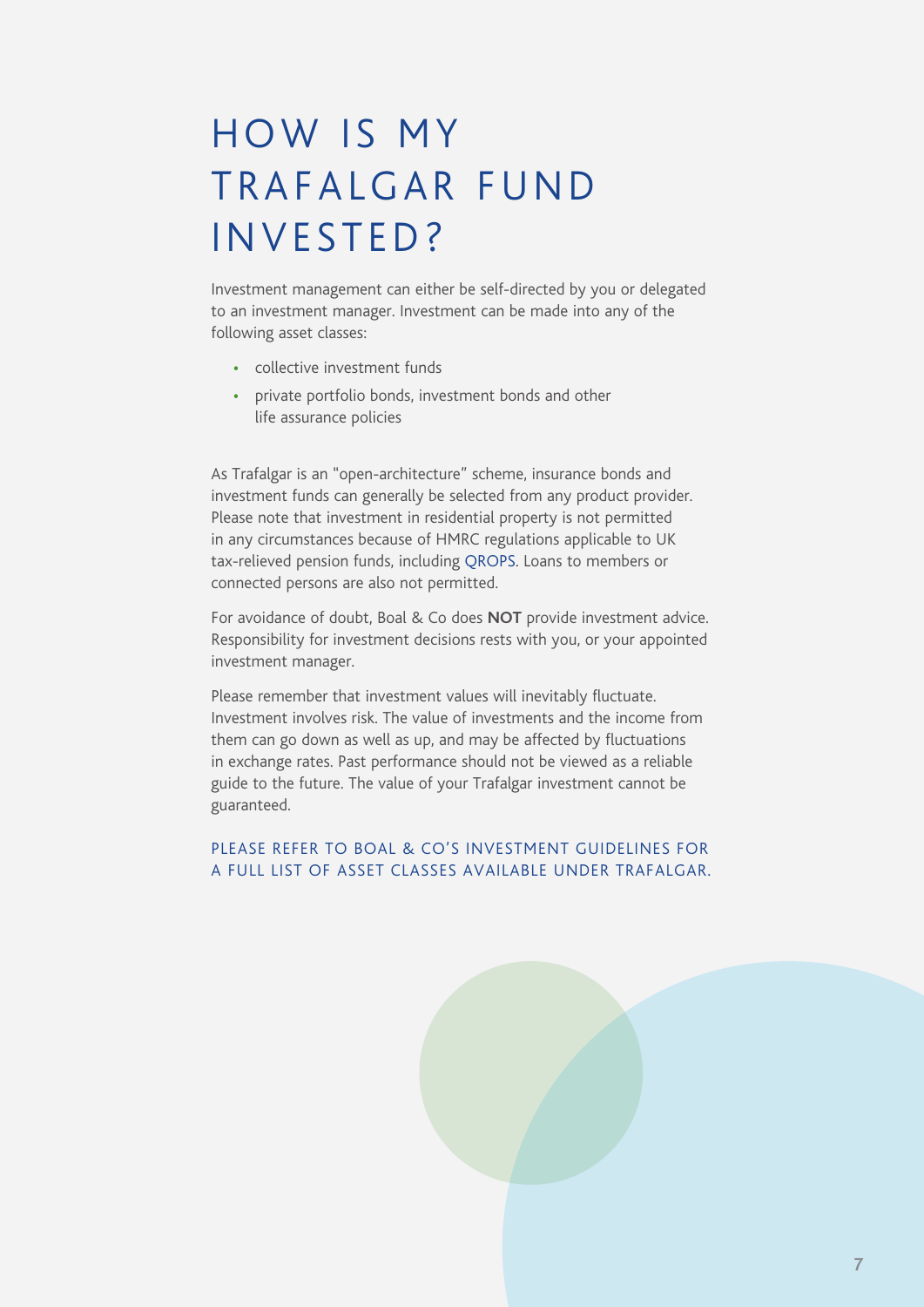### WHAT BENEFITS ARE PAID AT RETIREMENT?

Trafalgar is a Defined Contribution pension scheme, which means that the amount of benefits received by you, in the form of retirement lump sum and pension, is entirely dependent on the following:

- the amount of money paid into your Trafalgar fund (for example, by way of transfer values from UK pension arrangements), and
- the investment performance (which may be positive or negative) of your Trafalgar fund

Therefore, there are no guaranteed retirement benefits of any form. Retirement benefits from Trafalgar can be taken by you from as early as age 55 and no later than age 75. Your pension in retirement is provided via Drawdown, which means that each year a proportion of your Trafalgar fund is drawn down and used to provide the pension, whilst the balance of your fund remains invested. Pension payments are payable to you by annual, half-yearly or quarterly Drawdown of income and capital from your fund. As such, it is to be expected that your Trafalgar fund will gradually reduce after retirement, through the effect of regular pension payments to you.

The amount of pension, i.e. the rate of Drawdown, is flexible within limits. Provided you are not UK resident/recently resident in retirement, the amount of pension you can draw from your Trafalgar fund will be within a range of amounts calculated by our actuaries and personalised to your situation, taking into account how your Trafalgar fund is invested (and the range of associated target future investment returns) and your individual life expectancy. We will be able to advise you prior to retirement of the range of permitted pension Drawdown relevant to your individual circumstances.

After retirement, the amount of pension payable to you is normally reviewed every 3 years in line with the investment return achieved by your Trafalgar fund. If your fund earns more than anticipated, this can result in an increase to your pension. If your fund earns less than was assumed, this can result in a reduction to your pension. Failure to implement the recommendations of any regular pension review, or sustained poor investment performance, could lead to your Trafalgar fund running out before death.

At retirement, Trafalgar members can opt to take up to 30% of their Trafalgar fund as a retirement lump sum, compared to the 25% maximum from UK pension schemes. If you are UK resident/recently resident at retirement, UK tax rules apply.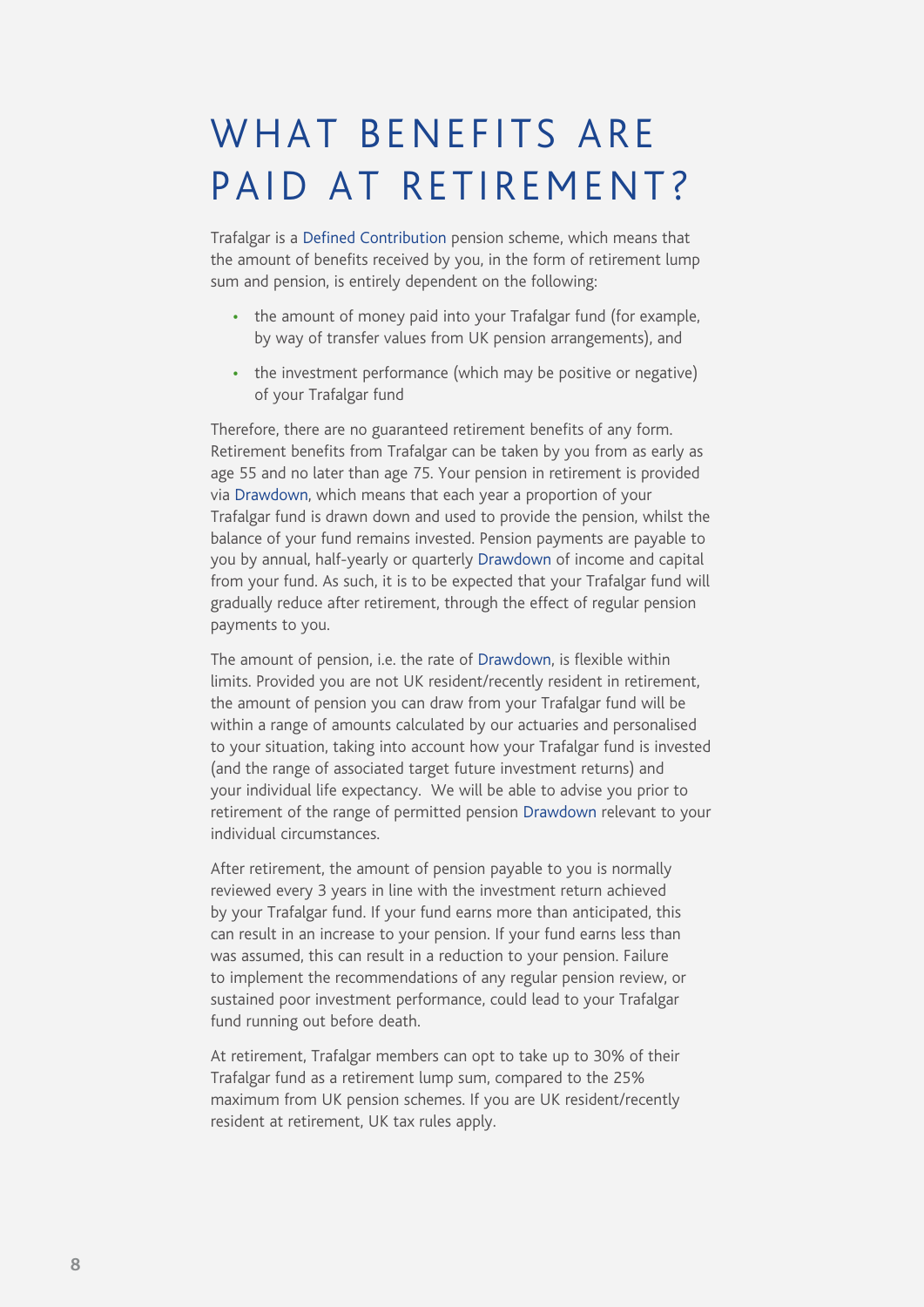#### WHAT HAPPFNS ON MY DEATH?

Even if you have left the UK, your UK pension fund continues to be subject to UK tax laws and restrictions. With a UK pension scheme, a lump sum payment on death after reaching age 75 will be subject to a tax charge based on your beneficiary's marginal UK tax rate.

There is no requirement for your Trafalgar fund to wind up on your death. If you have a surviving spouse or dependant, your Trafalgar fund can be used to provide a continuing pension for them. You can nominate family members (children for example) to come in as new members of your Trafalgar scheme, and benefit in the future from pension and other retirement benefits payable from your fund. Any spouse or dependant's pension income would be subject to 2.5% Gibraltar tax at source as normal, and may also be subject to tax where the recipient is resident.

If you elect for your Trafalgar fund to be wound-up after your death, any remaining balance can be paid out by the Trustee to your nominated beneficiaries. No Gibraltar tax is due or payable at source on this lump sum distribution. Please note, if you are UK resident/recently resident on death, there may be UK tax applicable to this lump sum distribution. In addition, the recipient could also be subject to tax on this distribution depending on their residency.

For added succession planning, your Trafalgar fund can be transferred to a separate Trust on your death giving you the opportunity to plan for your family's future in the most efficient manner. Your financial adviser can help you with this if it is something you require.

You are able to indicate your preference in the Expression of Wish section of the Trafalgar application form.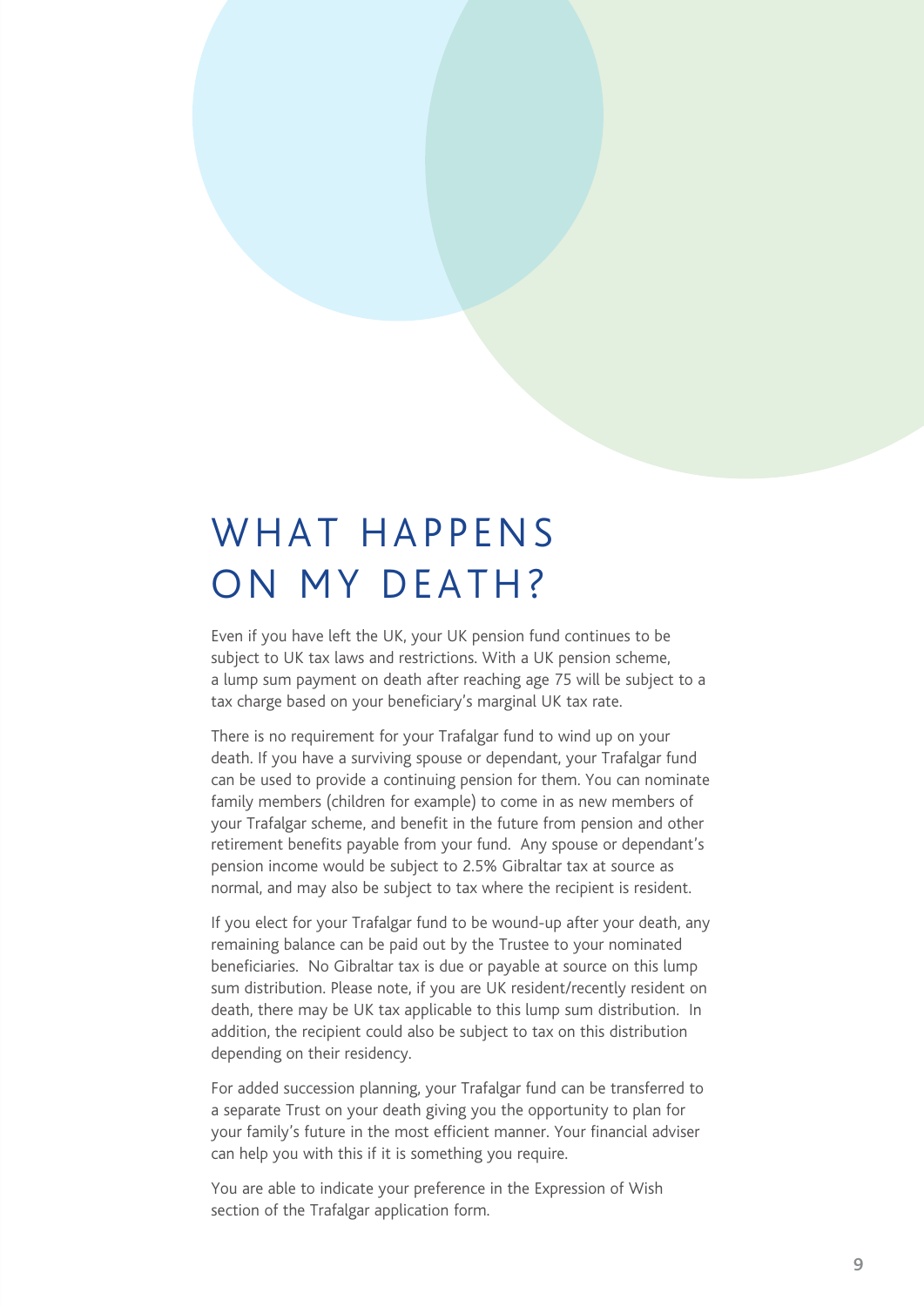#### WHAT IS THE TAXATION POSITION?

- investments held within Trafalgar accumulate free from tax (apart from any taxes deducted at source)
- at retirement, pension benefits are paid after deduction of 2.5% Gibraltar income tax
- at retirement, up to 30% of your Trafalgar fund value can be taken as a retirement lump sum benefit, free of Gibraltar tax at source. (If you are UK resident or recently resident at retirement, then lower UK limits will apply.)
- if your Trafalgar fund is wound up on death, no Gibraltar tax is payable, and the fund will be paid to your beneficiaries without deduction of Gibraltar tax at source.

Even though pension benefits are paid to you net of 2.5% Gibraltar income tax, you may have a liability to tax on Trafalgar benefits in your country of residence. Tax rates vary widely from one country to another, and you are advised to take local tax advice and to declare Trafalgar pension income on your annual return. If you are UK resident in retirement, you may be able to claim this 2.5% overseas tax paid against your UK income tax.

It is a legal requirement and obligation of any QROPS, including Trafalgar, that the Scheme Administrator reports to HMRC in certain situations when your benefit begins to be paid. The reporting obligation currently applies for the first 10 years following transfer regardless of residence, and then ceases unless you are UK resident at the time of payment or have been UK resident in any of the preceding 5 tax years.

Please note that the information given in this document is based on our understanding of current pension law and taxation practice, which may change in the future. No liability can be accepted for any personal tax consequences of this scheme or for the effect of future tax or legislative changes.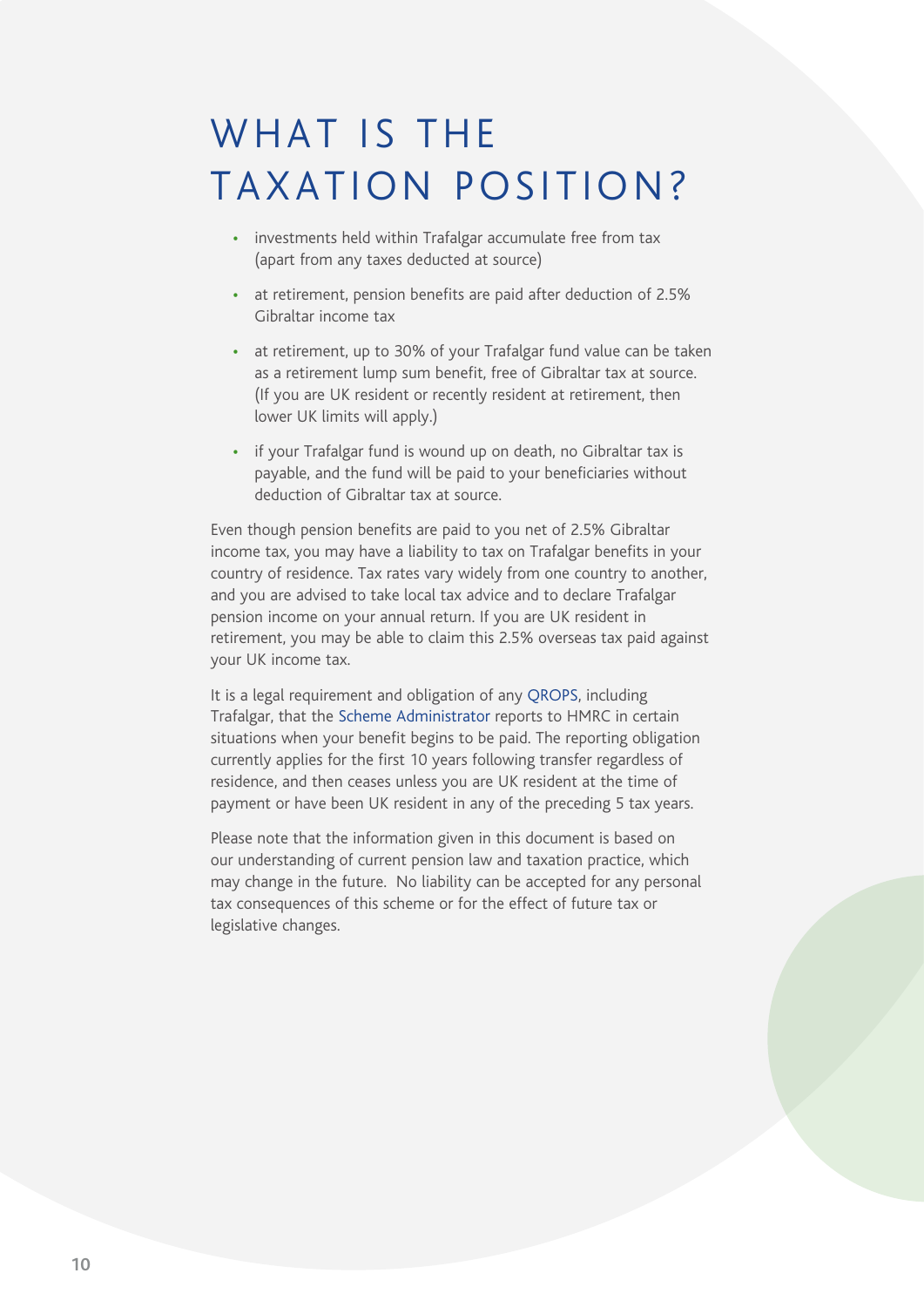### ARE THERE ANY LIMITS ON THE SIZE OF MY PENSION FUND?

UK pensions are subject to ever increasing tax restrictions, designed to reduce the possible use of pensions for tax relief. Where previously there was no limit to the size a pension fund could grow to (only a limit on how much was paid in as contributions), UK tax law introduced in 2006 created an upper limit to the size of a UK pension fund, namely the Lifetime Allowance. Any excess of a UK pension fund above the Lifetime Allowance is subject to UK tax, at 25% (if benefits taken as a pension) or 55% (if benefits taken as a retirement lump sum) on what is termed a Benefit Crystallisation Event (for example, the commencement of a pension), even if the member is UK non-resident.

The Lifetime Allowance has reduced in steps in recent years from £1.8 million down to £1 million, bringing more and more UK pensions into the catchment of the excess 25%/55% tax. The possibility of further reductions to the Lifetime Allowance creates considerable uncertainty.

More and more individuals who, through their own hard work and financial success, have accumulated larger UK pension funds face the prospect of excess UK tax, even if they are no longer UK resident.

The good news though is that it is possible to eliminate this uncertainty by transferring to Trafalgar. A transfer to a QROPS is a one-off Benefit Crystallisation Event. If at the time of transfer the transfer value is less than the Lifetime Allowance, there is no Lifetime Allowance excess tax charge.

After transferring to Trafalgar, even if the Trafalgar fund increases to an extent where it exceeds the Lifetime Allowance, or even if the level of the Lifetime Allowance is further reduced, the crystallisation event has already occurred at the date of transfer and no further tax is payable in relation to the Lifetime Allowance. In short, transferring to a QROPS brings greater certainty for larger pension funds which might otherwise be subject to future UK tax. Exporting a UK pension overseas means that the pension is tested against the Lifetime Allowance once, and thereafter is not subject to changing UK allowances.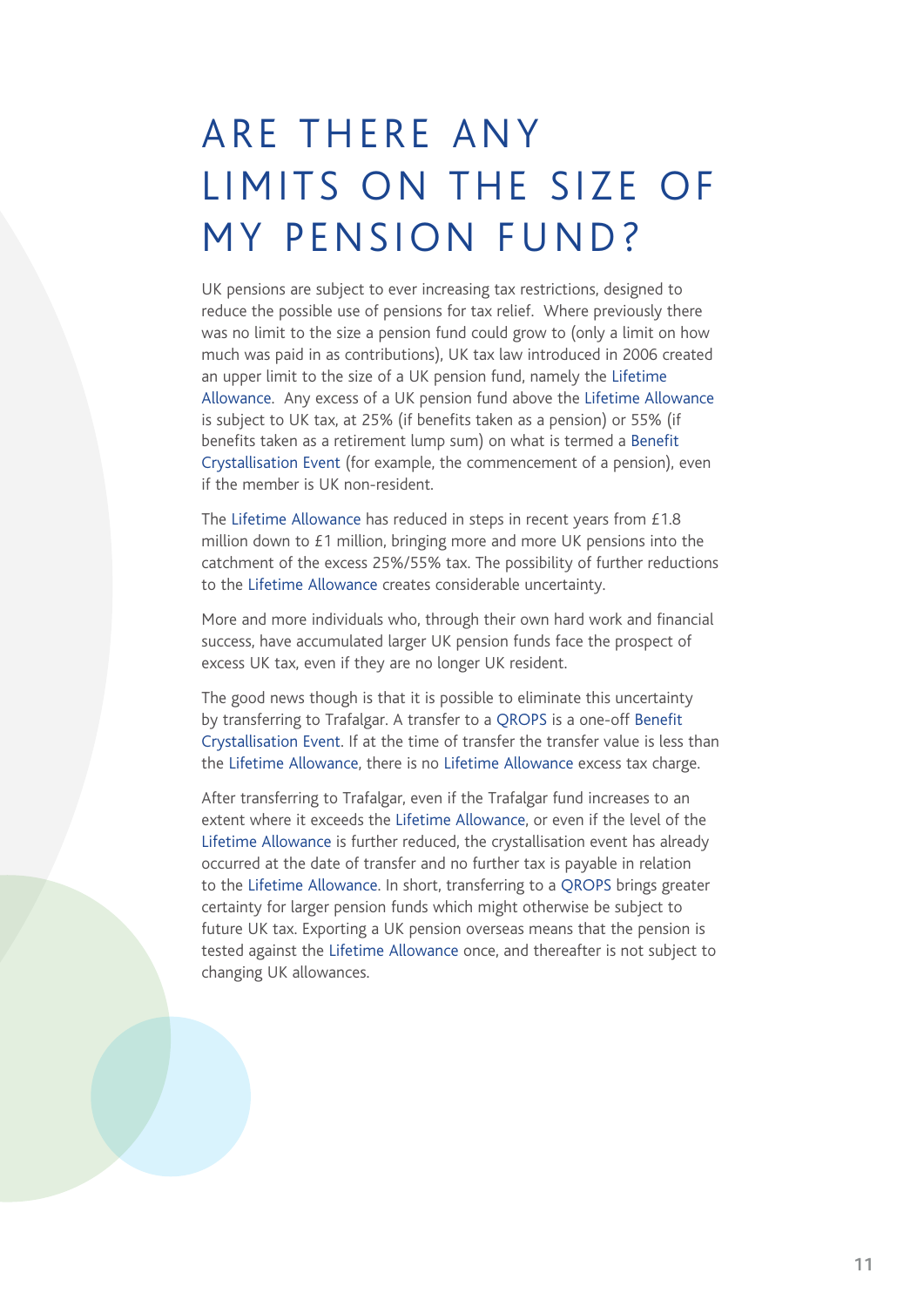# WHO OFFERS TRAFALGAR?

The Trafalgar Pension Scheme was established and is administered by Boal & Co (Gibraltar) Ltd. Boal & Co (www.boal.co.uk) is a leading firm of offshore consulting actuaries, with operations in Gibraltar, Jersey, Ireland and the Isle of Man.

Boal & Co is an award-winning firm, having won several prestigious awards for innovation in pensions.







Boal & Co is a member of Abelica Global (www.abelicaglobal.com), a leading international organisation of actuarial consultancy firms.

All Trafalgar assets are held under trust for members by the scheme's Trustee, which is licensed as a Professional Trustee by the Gibraltar Financial Services Commission under the Financial Services (Investment and Fiduciary Services) Act, 1989.

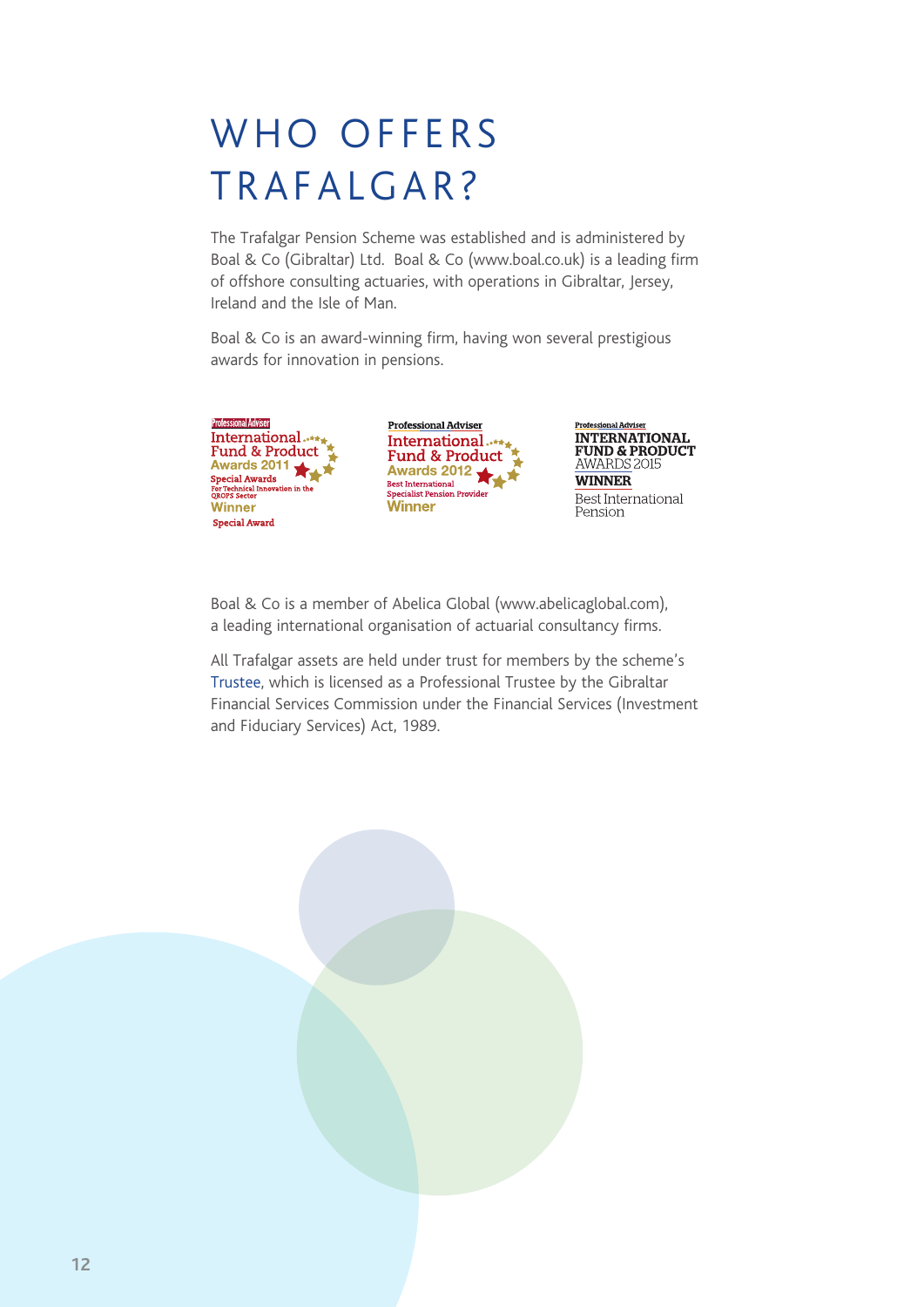### WHAT ARE THE COSTS OF TRAFALGAR?

The charges for Trafalgar take the form of an initial fee, when you transfer in, and an annual fee for ongoing membership. Both fees are taken from your Trafalgar fund. The applicable fee scales are set out in the separate Fee Schedule document.

Investment management charges are agreed between you and your appointed financial adviser or investment manager, and are also paid for out of your Trafalgar fund.

Normal underlying charges, if any, associated with the investments in your Trafalgar fund will apply in the usual way, subject to any discounts that are obtained. All such discounts will be credited in full to enhance your Trafalgar fund. In some cases, a financial adviser may charge clients an initial transfer fee in lieu of commission from the underlying investments. In this case, the amount of the adviser's fee must be agreed by the financial adviser with you in writing.

### AM I ELIGIBLE FOR TRAFALGAR?

Trafalgar is an overseas pension scheme designed for individuals who currently have UK pensions or existing QROPS arrangements. Trafalgar is open to Gibraltar residents and non-residents alike, though please note that there are some countries from which we are unable to accept business (please contact us for details).

The minimum investment into Trafalgar (for example, by transfer value from existing UK pension schemes) is £50,000.

For smaller investments Trafalgar 'Lite' is available, with a reduced minimum total transfer of £25,000 up to a maximum of £100,000, and a more restricted investment choice.

Please contact your financial adviser for details.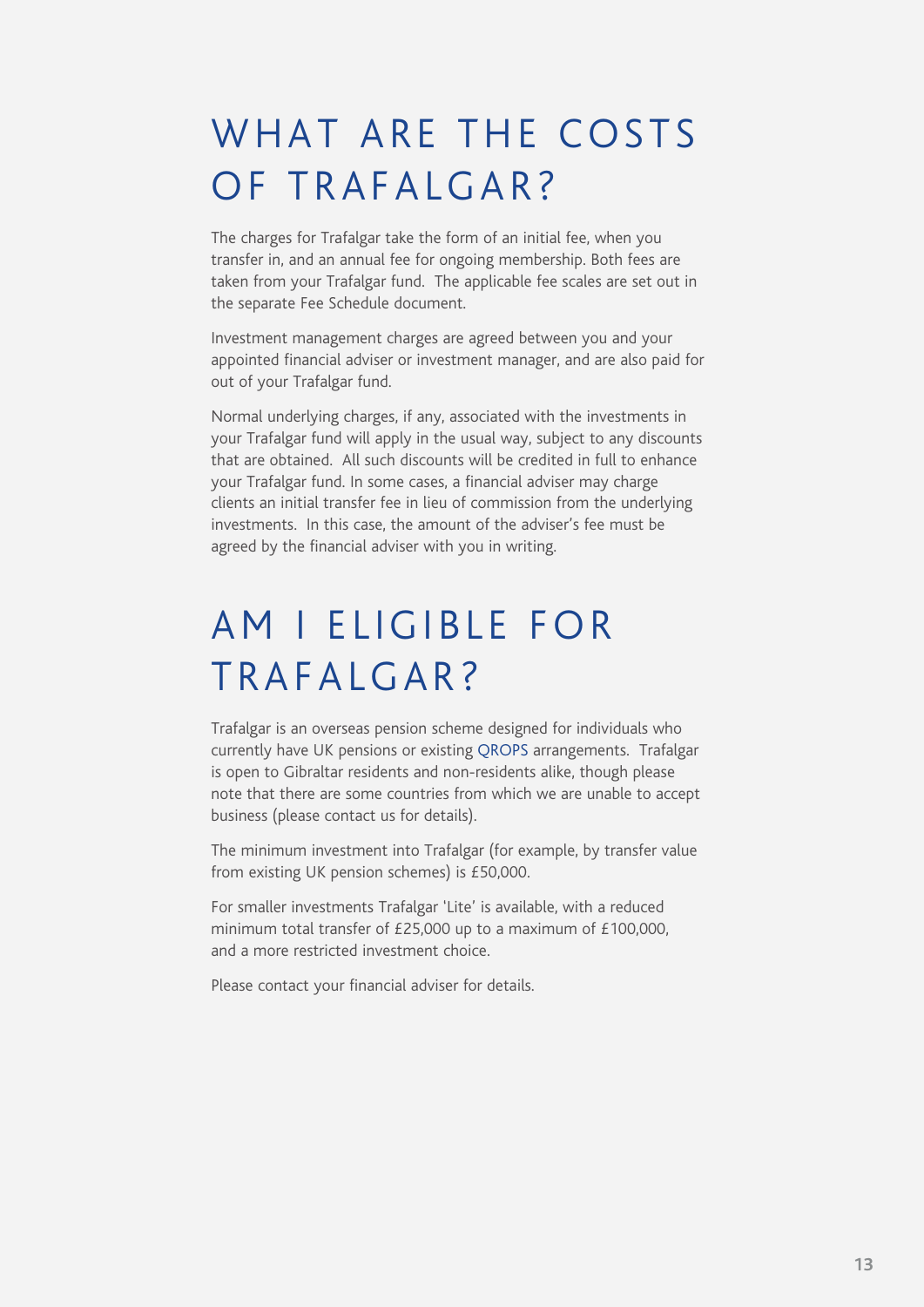### SERVICE ASSURANCE

If at any time you believe that our service could be improved, or if you are dissatisfied with any aspect of our services, please write to our administration office:

Boal & Co (Gibraltar) Ltd Suite 1.2.08 Second Floor Block 1 Eurotowers Europort Road Gibraltar

In this way, we will be able to ensure that any concerns are dealt with carefully and promptly.

Any matters relating to the investments in your Trafalgar fund should be raised with your financial adviser or investment manager.

### HOW DO I JOIN TRAFALGAR?

If you have read the Trafalgar brochure and accompanying material, are eligible and have decided that you would like to transfer your UK pension or existing QROPS to Trafalgar, you can apply for membership using the application form. The information collected in the application form will enable us to contact your UK pension company or existing QROPS provider and authorise them to arrange for transfer of the value of that pension into Trafalgar.

The application form also enables you to tell us who your financial adviser is, and the rate of investment management fees applicable.

#### ONCE COMPLETED, THE APPLICATION FORM SHOULD BE SENT BY POST TO OUR HEAD OFFICE.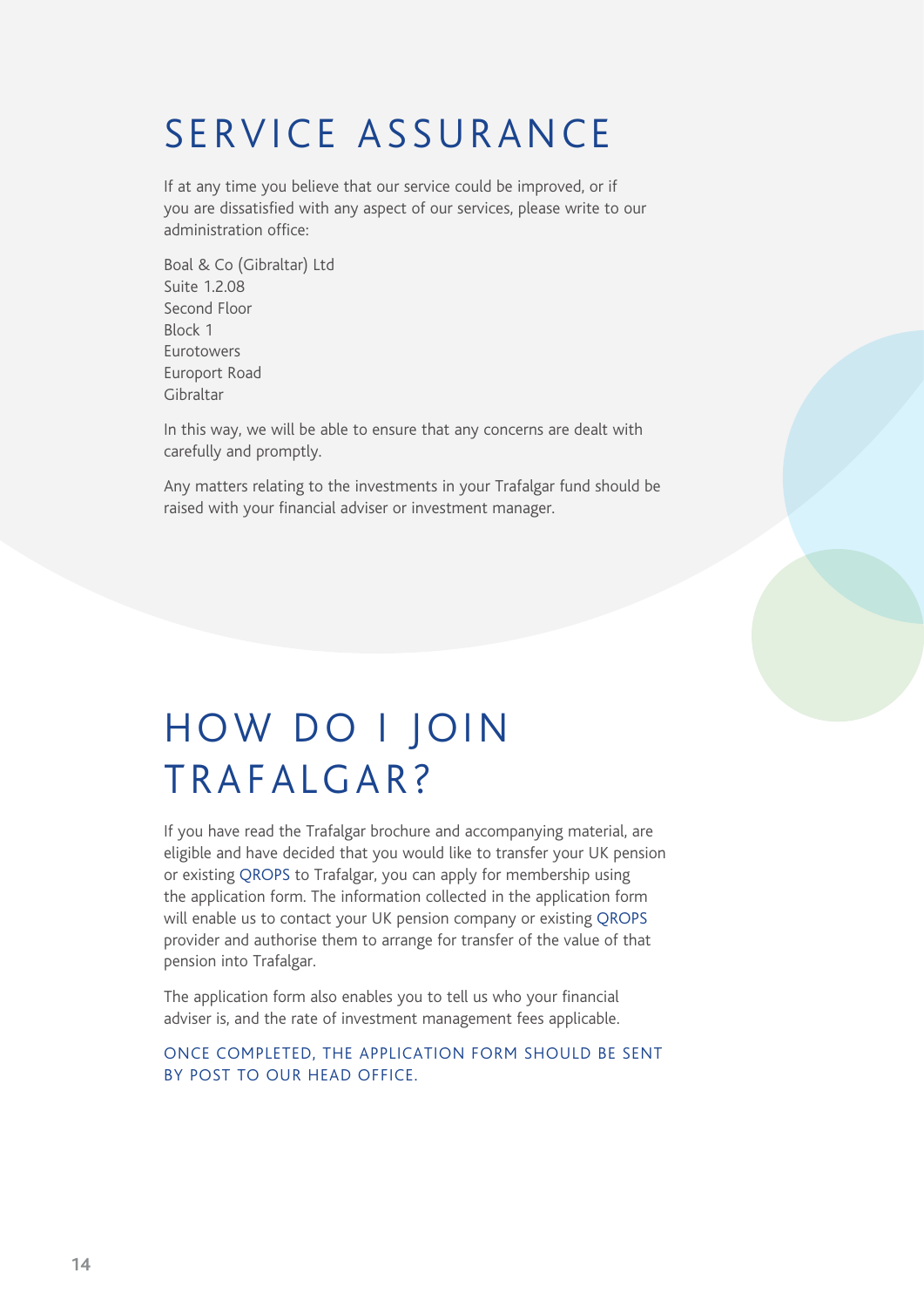#### GLOSSARY

Benefit Crystallisation Event is a defined event or occurrence that triggers a test of the benefits 'crystallising' at that point against the individual's available lifetime allowance.

Defined Benefit pension scheme (also known as a final salary pension scheme) means a scheme where pension is calculated by reference to salary and length of pensionable service.

Defined Contribution pension scheme means a scheme where the benefits are dependent entirely on the amount of contributions paid into the scheme and the investment return achieved on them.

Drawdown means the regular withdrawal of money from a member's Trafalgar fund in order to provide the member with a pension in retirement. The funds paid out in drawdown will typically include a return of both capital and interest.

Lifetime Allowance is an overall ceiling set under UK legislation to limit the amount of an individual's UK pension funds. The current lifetime allowance is £1 million. When you initially transfer UK pensions into Trafalgar, their value is tested against the lifetime allowance and, if it exceeds the lifetime allowance, a UK tax charge will arise unless you have registered your UK scheme for protection. This is a one-off test.

QROPS or Qualifying Recognised Overseas Pension Scheme is a non-UK pension scheme which satisfies certain HMRC requirements as to benefits and reporting, and HMRC have been notified of its compliance with these requirements. A list of Recognised Overseas Pension Scheme notifications is available on-line at **www.gov.uk/ government/publications/list-of-qualifying-recognised-overseaspension-schemes-qrops**

Recognised Transfer means the transfer of a UK pension to another UK-approved pension scheme or to a QROPS. A recognised transfer is an authorised member payment and so does not incur a tax charge. (Note, see separate reference to Lifetime Allowance)

Scheme Administrator means Boal & Co (Gibraltar) Ltd.

SIPP or Self-Invested Pension Plan is a form of personal pension arrangement with the widest possible investment choice.

Trustee means Boal & Co (Gibraltar) Ltd as the trustees of the Trafalgar Pension Scheme.